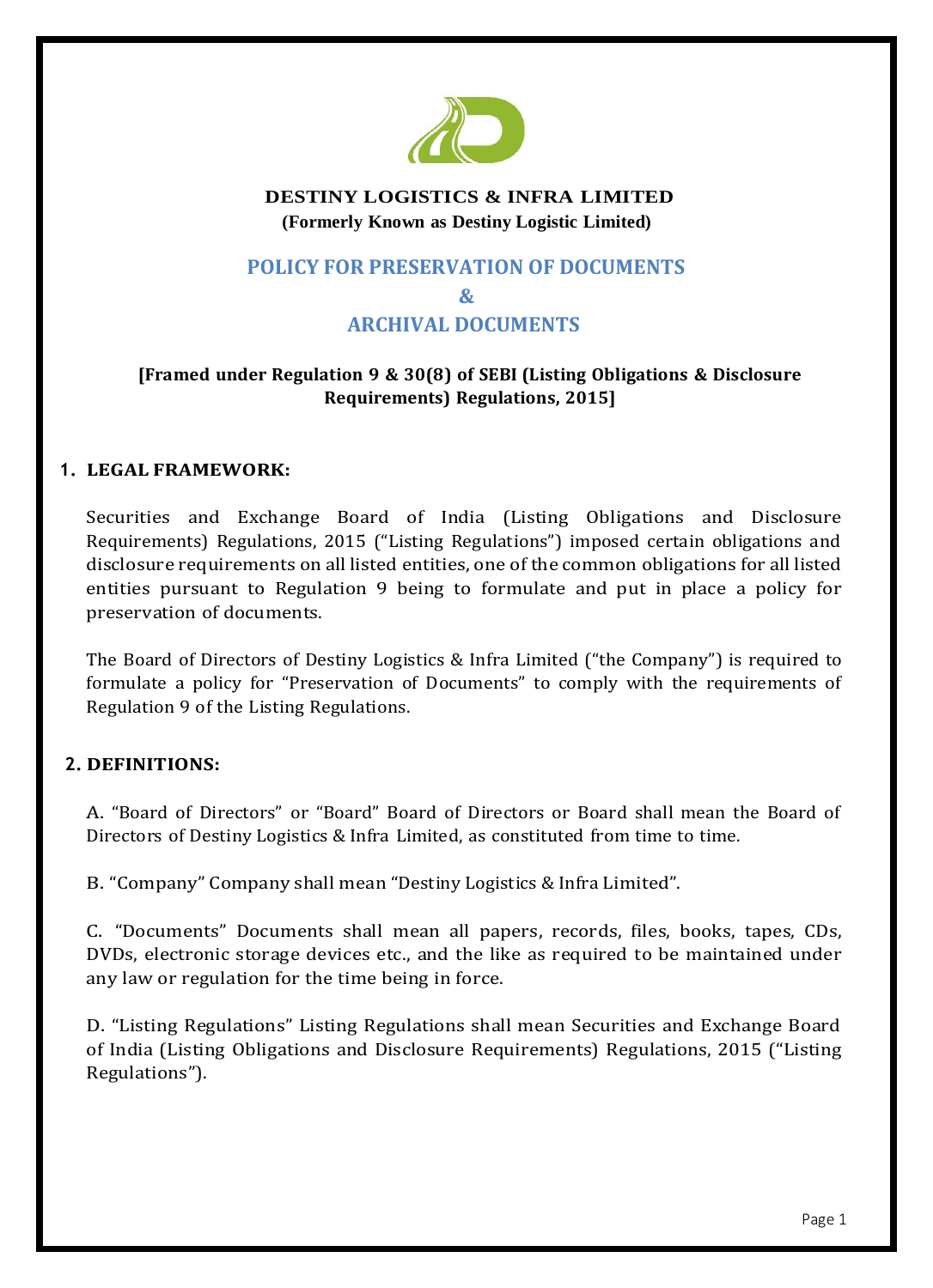### **3. PURPOSE OF THE POLICY**

The purpose of this Policy is to ensure that all the necessary documents and records of the Company are adequately protected and preserved as per the statutory requirements and to ensure that the records of the Company which are no longer needed or are of no value are discarded after following the due process for discarding the same.

### **4. ADMINISTRATION**

The respective Business / Departmental Heads of the Company shall be responsible for maintenance, preservation and destruction of documents in respect of the areas of operations falling under their charge.

All staff and management of the Company shall assist in implementing this Policy as appropriate to their roles and responsibilities.

## **5. PERIODICAL REVIEW OF THE POLICY BY TOP MANAGEMENT**

The policy should be reviewed periodically by the Top Management and amendments effected to subject to approval of the Board if and when practical difficulties are encountered. The Top management may also review the policy on document retention to comply with any local, state, central legislations that may be promulgated from time to time.

#### **6. PROCEDURE FOR DISPOSAL OF DOCUMENTS**

After the expiry of the Statutory retention period, the preserved documents may be destroyed. The Administrator may direct Employees in charge from time to time to destroy the Documents which are no longer required/duplicate/irrelevant. The details of the Documents destroyed by the Company shall be recorded in the Register for Disposalof Records to be kept by Employees who are disposing of the Documents in the format prescribed at Appendix A.

## **7. SUSPENSION OF DOCUMENTS DISPOSAL**

In case the Company is served with any notice for request of documents or a governmental investigation or audit concerning or commencement of any litigation against the Company, than disposal of documents which are subject matter of Notice/ Litigation etc shall be suspended until such time the matter is settled or resolved or disposed of. The Top Management shall inform all the employees of the Company for suspension of further disposal of Documents after the completion of judicial proceedings.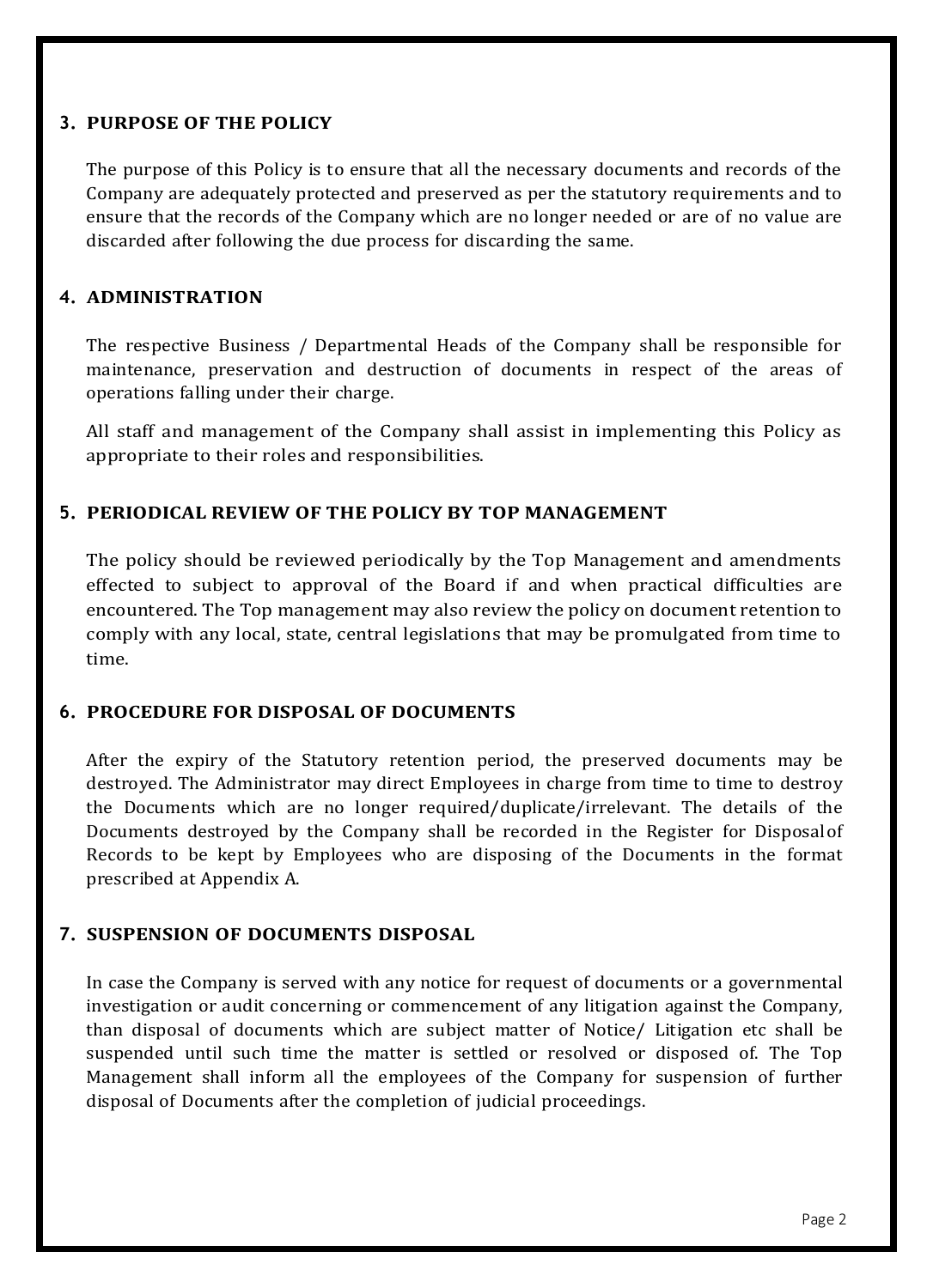#### **8. COMMUNICATION OF THIS POLICY**

For all new Employees and Directors, a copy of this Policy shall be handed over as a part of the joining documentation, along with other HR related policies. For all existing Employees and Directors, a copy of this Policy shall be handed over within one month of the adoption of this Policy by the Board of Directors of the Company. This Policy shall also be posted on the web-site of the Company.

### **9. AMENDMENT**

Any change in the Policy shall be approved by the Board of Directors of the Company. The Board of Directors shall have the right to withdraw and / or amend any part of this Policy or the entire Policy, at any time, as it deems fit, or from time to time, and the decision of the Board in this respect shall be final and binding.

### **10. PRESEREVATION OF DOCUMENTS:**

Based on the requirement and for the purpose of effective management, the period for which the Records of the Company shall be maintained have been classified into two categories:

- I. Documents of a permanent nature which shall be maintained and preserved permanently by the Company subject to modifications, amendments, additions, deletions or any changes made therein from time to time. (Listed in Annexure-1)
- II. Documents to be preserved by the Company for not less than 8 years after completion of the relevant transactions subject to the modifications, amendments, additions, deletions or any changes made therein from time to time. (Listed in Annexure-2)

*\* The Statute shall prevail if there is any contradiction between statute and Policy. If any matter which is not stated in the policy than company need to comply accordingly as mentioned in respective statute.*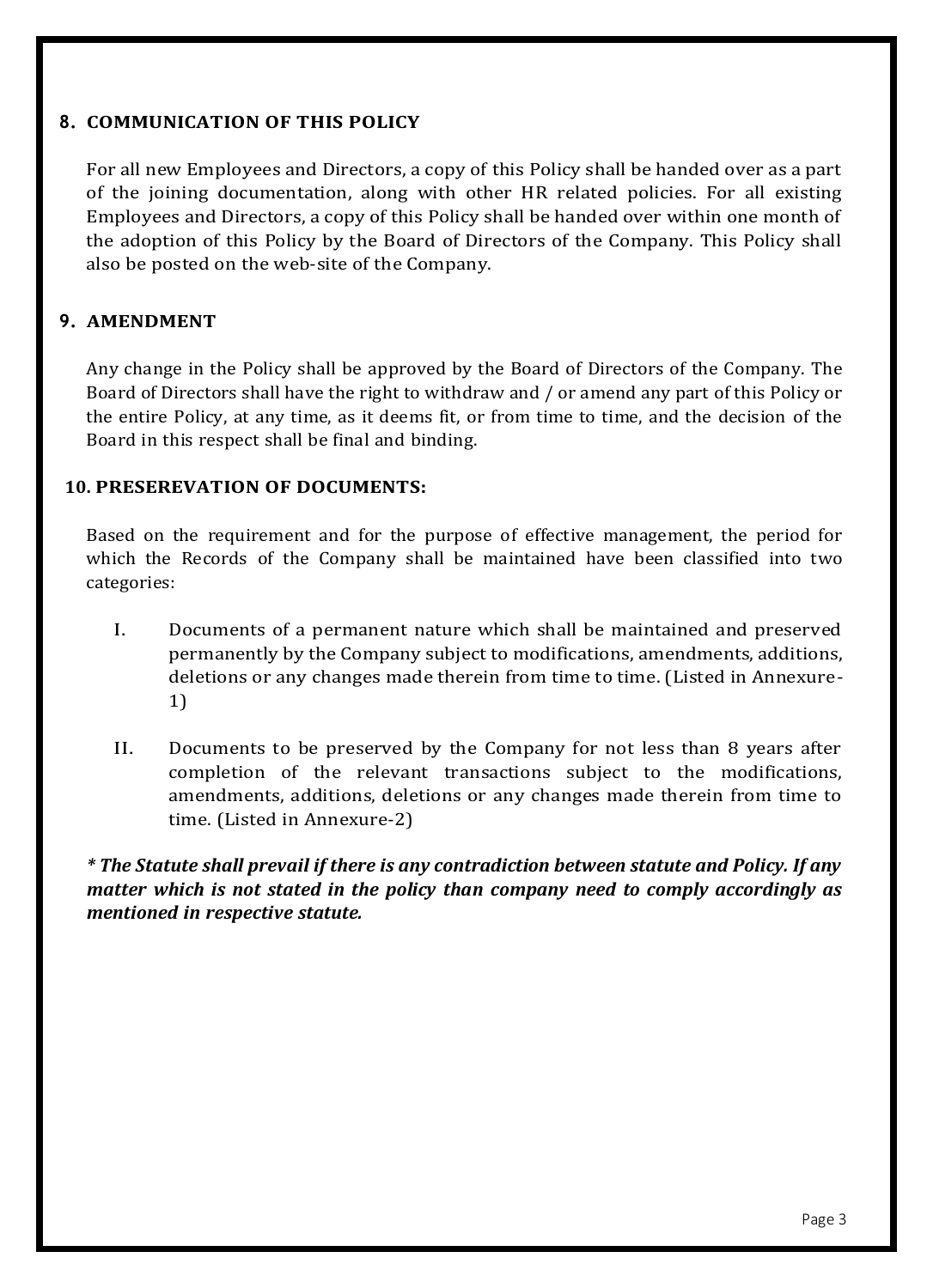# **ANNEXURE-1**

# **Documents whose preservation shall be permanent in nature**

| Sr. No. | Nature Of Document(s)                                                     |  |
|---------|---------------------------------------------------------------------------|--|
|         | <b>Registration Certificates</b>                                          |  |
| 2       | Licenses & Statutory Approvals                                            |  |
| 3       | Statutory Registers required under applicable laws                        |  |
| 4       | Minutes of General / Board / Committee Meetings                           |  |
| - 5     | Material Agreements/Contracts                                             |  |
| 6       | Any other document as may be required to maintain permanently in terms of |  |
|         | applicable law(s), maintained and preserved from time to time.            |  |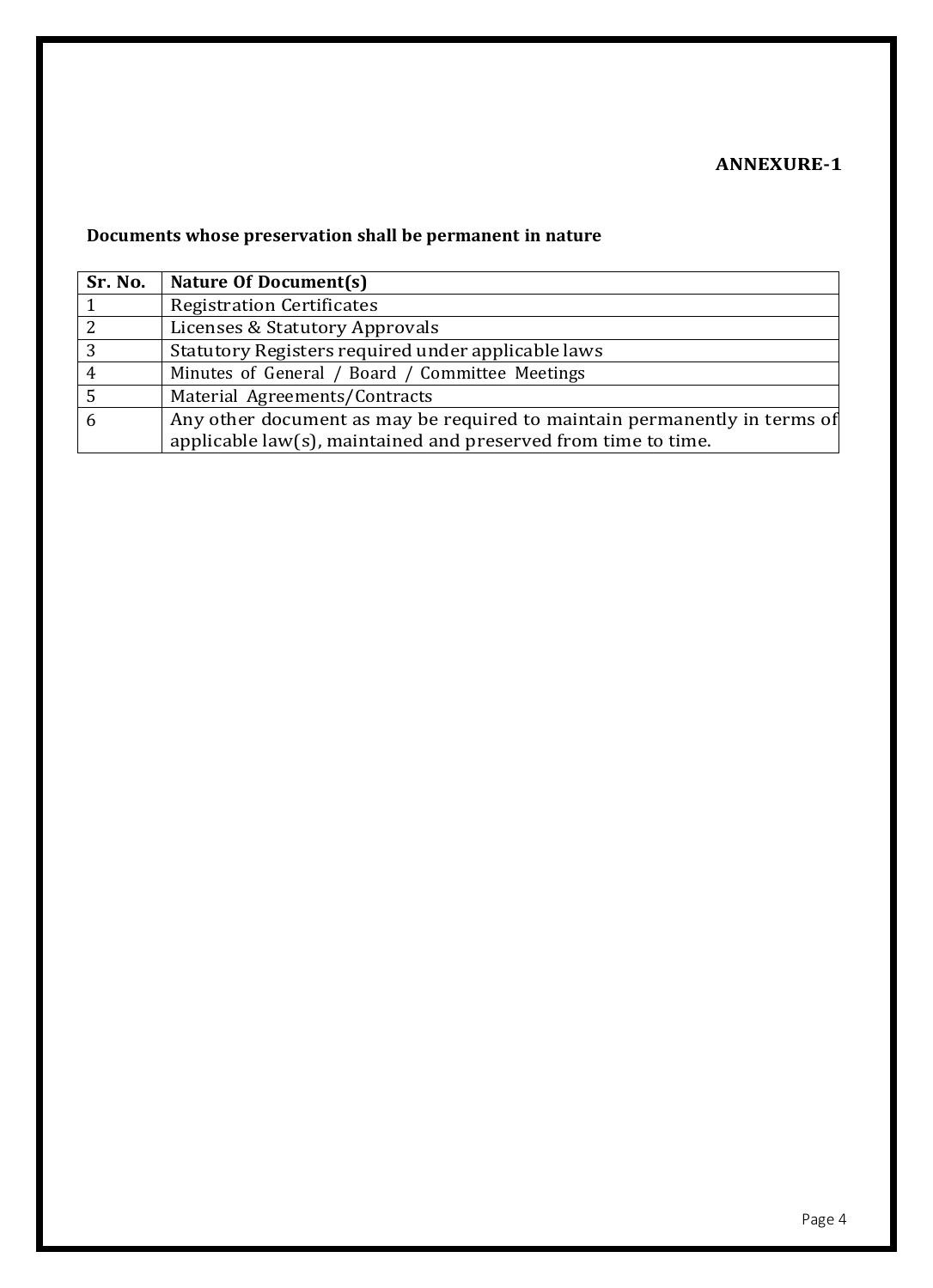# **ANNEXURE-2**

**Documents whose preservation shall be not less than eight years after completion of the relevant transactions.**

| Sr. No.        | Nature Of Document(s)                              |
|----------------|----------------------------------------------------|
|                | <b>Books of Accounts</b>                           |
| $\overline{2}$ | <b>Annual Returns</b>                              |
| 3              | Personnel Records                                  |
| 4              | Insurance Policies / claims under various policies |
| 5              | Non-Statutory Registers / Documents                |
| 6              | <b>Audited Financial Statements</b>                |
| 7              | Orders issued by Courts/Statutory Bodies           |